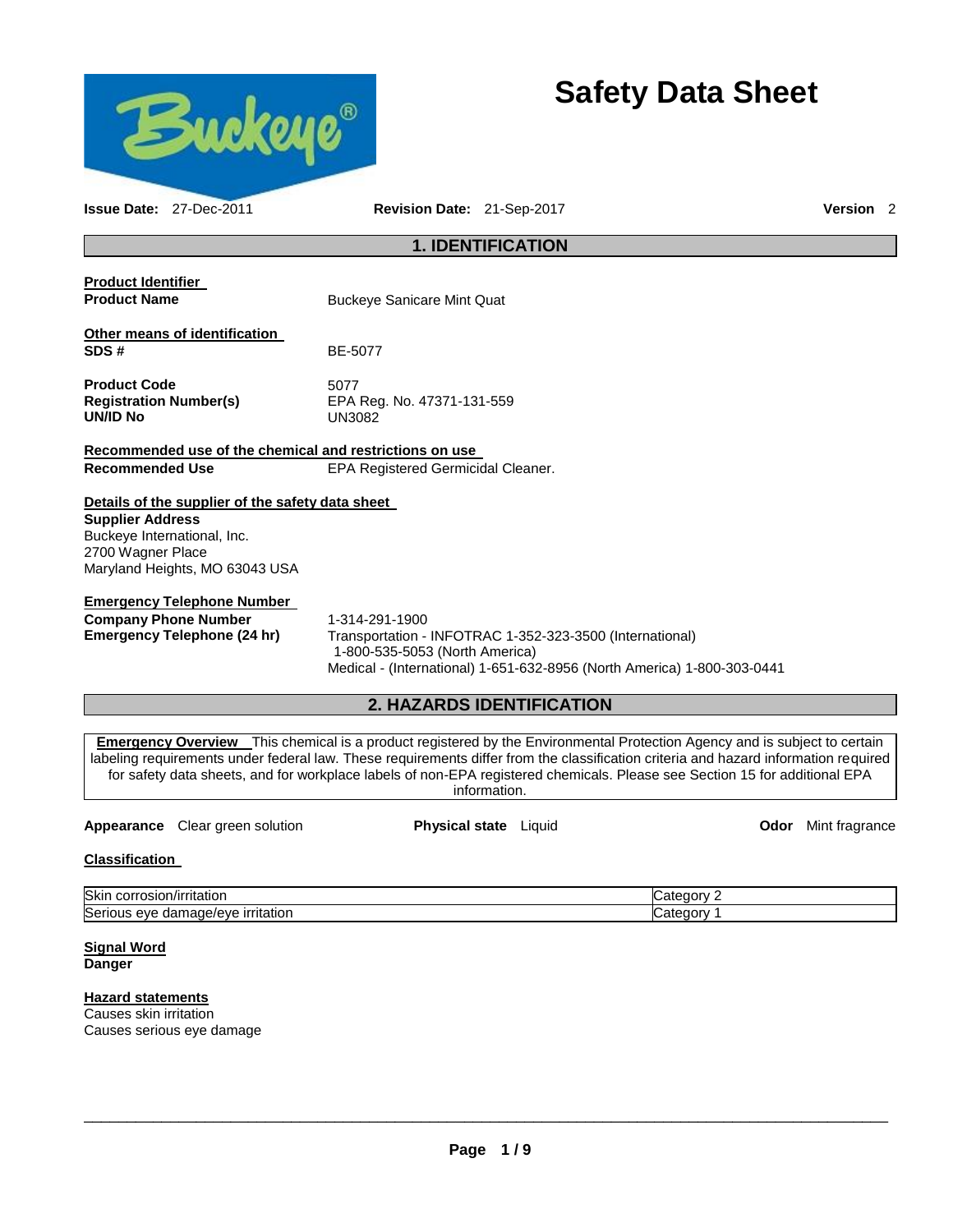

## **Precautionary Statements - Prevention**

Wash face, hands and any exposed skin thoroughly after handling Wear protective gloves/protective clothing/eye protection/face protection

#### **Precautionary Statements - Response**

IF IN EYES: Rinse cautiously with water for several minutes. Remove contact lenses, if present and easy to do. Continue rinsing Immediately call a poison center or doctor/physician

IF ON SKIN: Wash with plenty of water and soap

If skin irritation occurs: Get medical advice/attention

Take off contaminated clothing and wash before reuse

## **Other hazards**

Harmful to aquatic life with long lasting effects

## **3. COMPOSITION/INFORMATION ON INGREDIENTS**

| <b>Chemical Name</b>                               | CAS No.    | Weight-%  |
|----------------------------------------------------|------------|-----------|
| Didecyldimethylammonium chloride                   | 7173-51-5  | $2 - 3$   |
| Ethyl Alcohol                                      | 64-17-5    | $0.1 - 1$ |
| Alkyl dimethyl benzyl ammonium chloride (C12-16) l | 68424-85-1 | $1.5 - 2$ |
| N.N-DIMETHYLOCTYLAMINE-N-OXIDE                     | 2605-78-9  | $0.5 - 1$ |

\*\*If Chemical Name/CAS No is "proprietary" and/or Weight-% is listed as a range, the specific chemical identity and/or percentage of composition has been withheld as a trade secret.\*\*

## **4. FIRST AID MEASURES**

## **First Aid Measures**

| <b>Eye Contact</b>                  | IF IN EYES: Rinse cautiously with water for several minutes. Remove contact lenses, if<br>present and easy to do. Continue rinsing. Immediately call a poison center or<br>doctor/physician. |  |
|-------------------------------------|----------------------------------------------------------------------------------------------------------------------------------------------------------------------------------------------|--|
| <b>Skin Contact</b>                 | IF ON SKIN: Wash with plenty of water and soap. If skin irritation occurs: Get medical<br>advice/attention. Take off contaminated clothing and wash it before reuse.                         |  |
| <b>Inhalation</b>                   | Remove to fresh air. If not breathing, give artificial respiration. Get medical attention.                                                                                                   |  |
| Ingestion                           | Drink 2-3 large glasses of water. Do NOT induce vomiting. Never give anything by mouth to<br>an unconscious person.                                                                          |  |
| Most important symptoms and effects |                                                                                                                                                                                              |  |
| <b>Symptoms</b>                     | Causes skin irritation. Causes serious eye damage. May cause irritation to the mucous<br>membranes and upper respiratory tract. Coughing. Drowsiness.                                        |  |
|                                     | Indication of any immediate medical attention and special treatment needed                                                                                                                   |  |
| <b>Notes to Physician</b>           | Treat symptomatically. If the product is ingested, probable mucosal damage may<br>contraindicate the use of gastric lavage.                                                                  |  |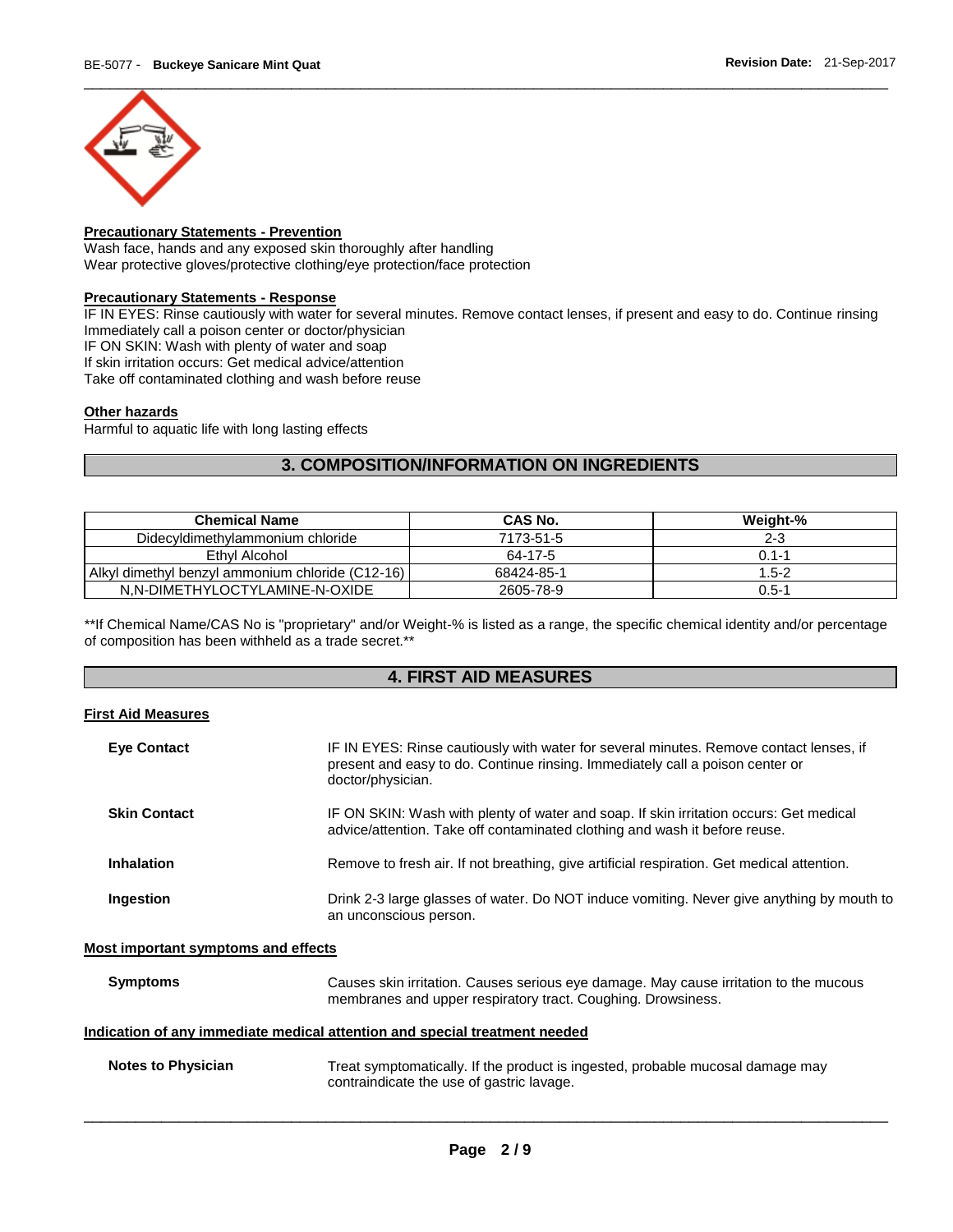## **5. FIRE-FIGHTING MEASURES**

\_\_\_\_\_\_\_\_\_\_\_\_\_\_\_\_\_\_\_\_\_\_\_\_\_\_\_\_\_\_\_\_\_\_\_\_\_\_\_\_\_\_\_\_\_\_\_\_\_\_\_\_\_\_\_\_\_\_\_\_\_\_\_\_\_\_\_\_\_\_\_\_\_\_\_\_\_\_\_\_\_\_\_\_\_\_\_\_\_\_\_\_\_

#### **Suitable Extinguishing Media**

Water. Foam. Dry chemical.

**Unsuitable Extinguishing Media** Not determined.

#### **Specific Hazards Arising from the Chemical**

Combustion products may be toxic.

**Hazardous Combustion Products** Carbon oxides. Nitrogen oxides (NOx).

## **Protective equipment and precautions for firefighters**

As in any fire, wear self-contained breathing apparatus pressure-demand, MSHA/NIOSH (approved or equivalent) and full protective gear.

## **6. ACCIDENTAL RELEASE MEASURES**

| Personal precautions, protective equipment and emergency procedures |                                                                                                                                                                     |  |  |  |
|---------------------------------------------------------------------|---------------------------------------------------------------------------------------------------------------------------------------------------------------------|--|--|--|
| <b>Personal Precautions</b>                                         | Use personal protective equipment as required.                                                                                                                      |  |  |  |
| <b>Environmental precautions</b>                                    |                                                                                                                                                                     |  |  |  |
| <b>Environmental precautions</b>                                    | Prevent from entering into soil, ditches, sewers, waterways and/or groundwater. See<br>Section 12, Ecological Information. See Section 13: DISPOSAL CONSIDERATIONS. |  |  |  |
| Methods and material for containment and cleaning up                |                                                                                                                                                                     |  |  |  |
| <b>Methods for Containment</b>                                      | Prevent further leakage or spillage if safe to do so.                                                                                                               |  |  |  |
| <b>Methods for Clean-Up</b>                                         | Pick up with mop, wet/dry vac, or absorbent material. Rinse area with clear water and allow<br>floor to dry before allowing traffic.                                |  |  |  |

# **7. HANDLING AND STORAGE**

## **Precautions for safe handling**

**Advice on Safe Handling** Handle in accordance with good industrial hygiene and safety practice. Avoid contact with skin, eyes or clothing. Use personal protection recommended in Section 8. Wash face, hands and any exposed skin thoroughly after handling.

#### **Conditions for safe storage, including any incompatibilities**

| <b>Storage Conditions</b>     | Keep container tightly closed and store in a cool, dry and well-ventilated place. Keep<br>container closed when not in use. Store at room temperature. Do not contaminate water,<br>food, or feed by storage or disposal. |
|-------------------------------|---------------------------------------------------------------------------------------------------------------------------------------------------------------------------------------------------------------------------|
| <b>Packaging Materials</b>    | Rinse container before discarding.                                                                                                                                                                                        |
| <b>Incompatible Materials</b> | Chlorine bleach. Anionic detergents. Strong oxidizing agents. Strong reducing agents.                                                                                                                                     |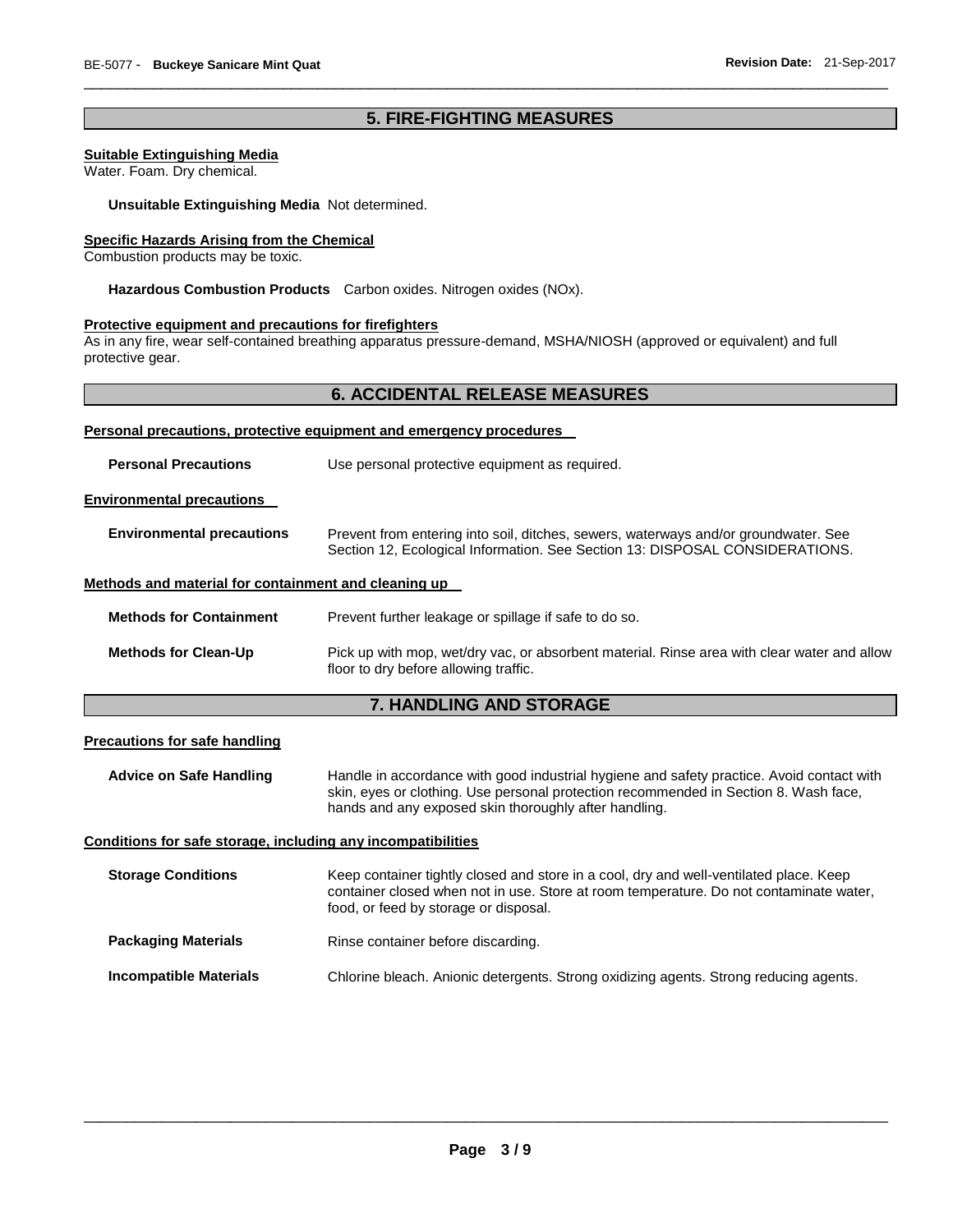# **8. EXPOSURE CONTROLS/PERSONAL PROTECTION**

\_\_\_\_\_\_\_\_\_\_\_\_\_\_\_\_\_\_\_\_\_\_\_\_\_\_\_\_\_\_\_\_\_\_\_\_\_\_\_\_\_\_\_\_\_\_\_\_\_\_\_\_\_\_\_\_\_\_\_\_\_\_\_\_\_\_\_\_\_\_\_\_\_\_\_\_\_\_\_\_\_\_\_\_\_\_\_\_\_\_\_\_\_

## **Exposure Guidelines**

| <b>Chemical Name</b> | <b>ACGIH TLV</b> | <b>OSHA PEL</b>                      | NIOSH IDLH         |
|----------------------|------------------|--------------------------------------|--------------------|
| Ethyl Alcohol        | STEL: 1000 ppm   | TWA: 1000 ppm                        | IDLH: 3300 ppm     |
| 64-17-5              |                  | TWA: 1900 mg/m $3$                   | TWA: 1000 ppm      |
|                      |                  | (vacated) TWA: 1000 ppm              | TWA: 1900 mg/m $3$ |
|                      |                  | (vacated) TWA: $1900 \text{ mg/m}^3$ |                    |

## **Appropriate engineering controls**

**Engineering Controls** Ensure adequate ventilation, especially in confined areas. Eyewash stations. Showers.

## **Individual protection measures, such as personal protective equipment**

| <b>Eve/Face Protection</b>      | Splash goggles or safety glasses.                                 |
|---------------------------------|-------------------------------------------------------------------|
| <b>Skin and Body Protection</b> | Rubber gloves. Suitable protective clothing.                      |
| <b>Respiratory Protection</b>   | Refer to 29 CFR 1910.134 for respiratory protection requirements. |

**General Hygiene Considerations** Handle in accordance with good industrial hygiene and safety practice.

## **9. PHYSICAL AND CHEMICAL PROPERTIES**

## **Information on basic physical and chemical properties**

| <b>Physical state</b><br>Appearance<br>Color                                                       | Liauid<br>Clear green solution<br>Clear green               | Odor<br><b>Odor Threshold</b> | Mint fragrance<br>Not determined |
|----------------------------------------------------------------------------------------------------|-------------------------------------------------------------|-------------------------------|----------------------------------|
| <b>Property</b><br>рH                                                                              | <b>Values</b><br>7.4-7.8 (conc.)<br>6.8-7.2 (1:64 dilution) | Remarks • Method              |                                  |
| <b>Melting Point/Freezing Point</b><br><b>Boiling Point/Boiling Range</b><br><b>Flash Point</b>    | Not determined<br>100 °C / 212 °F<br>>93.3 °C / >200 °F     |                               |                                  |
| <b>Evaporation Rate</b><br><b>Flammability (Solid, Gas)</b><br><b>Flammability Limits in Air</b>   | 1.0<br>Liquid-Not Applicable                                | (Water = $1$ )                |                                  |
| <b>Upper Flammability Limits</b><br><b>Lower Flammability Limit</b>                                | Not Applicable<br>Not Applicable                            |                               |                                  |
| <b>Vapor Pressure</b><br><b>Vapor Density</b><br><b>Relative Density</b>                           | Not determined<br>Not determined<br>1.00                    |                               |                                  |
| <b>Water Solubility</b><br>Solubility in other solvents<br><b>Partition Coefficient</b>            | Infinite<br>Not determined<br>Not determined                |                               |                                  |
| <b>Auto-ignition Temperature</b><br><b>Decomposition Temperature</b><br><b>Kinematic Viscosity</b> | Not determined<br>Not determined<br>Not determined          |                               |                                  |
| <b>Dynamic Viscosity</b><br><b>Explosive Properties</b><br><b>Oxidizing Properties</b>             | Not determined<br>Not determined<br>Not determined          |                               |                                  |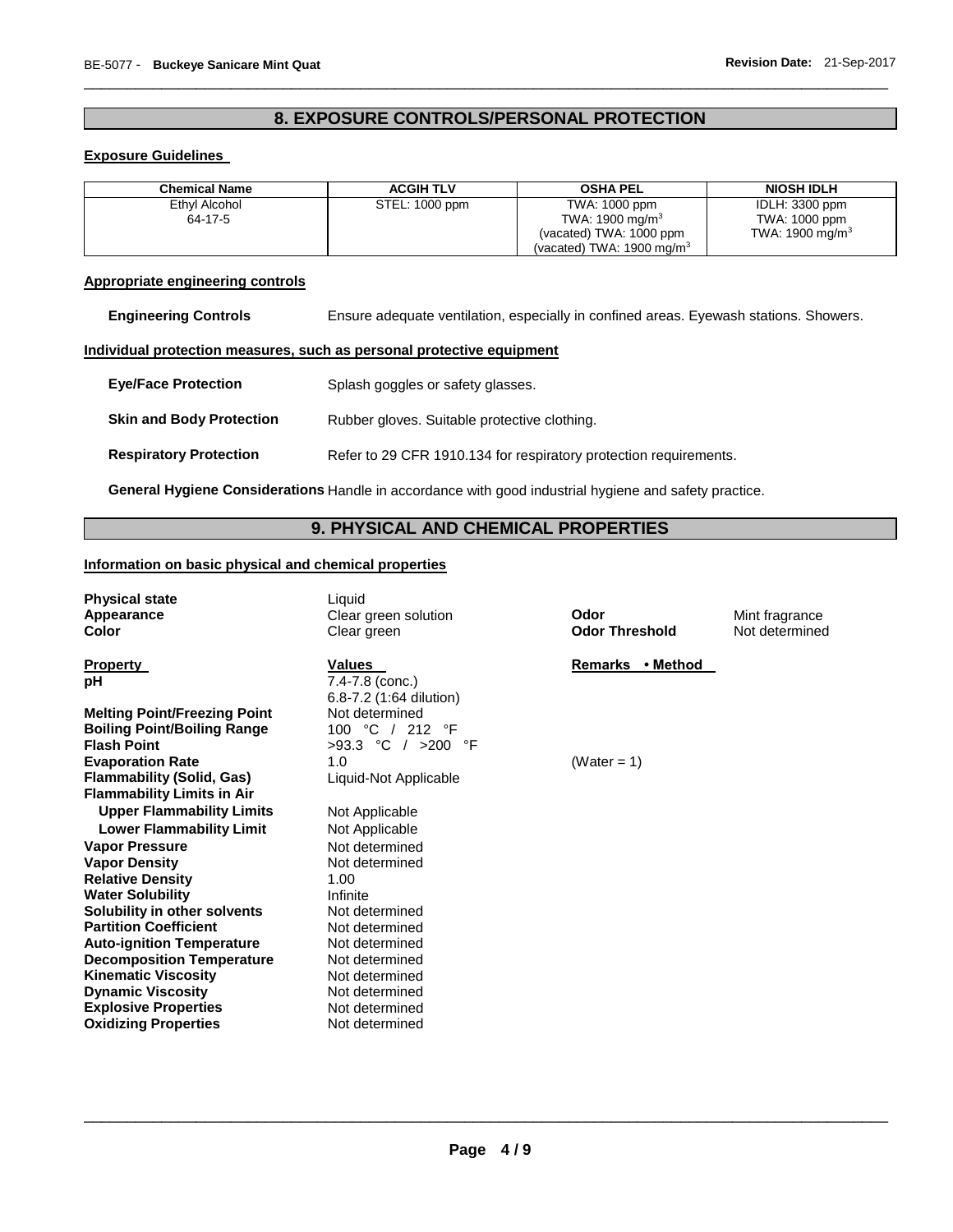## \_\_\_\_\_\_\_\_\_\_\_\_\_\_\_\_\_\_\_\_\_\_\_\_\_\_\_\_\_\_\_\_\_\_\_\_\_\_\_\_\_\_\_\_\_\_\_\_\_\_\_\_\_\_\_\_\_\_\_\_\_\_\_\_\_\_\_\_\_\_\_\_\_\_\_\_\_\_\_\_\_\_\_\_\_\_\_\_\_\_\_\_\_ **10. STABILITY AND REACTIVITY**

## **Reactivity**

Not reactive under normal conditions.

#### **Chemical Stability**

Stable under recommended storage conditions.

#### **Possibility of Hazardous Reactions**

None under normal processing.

#### **Hazardous Polymerization** Hazardous polymerization does not occur.

#### **Conditions to Avoid**

Keep separated from incompatible substances. Keep out of reach of children.

#### **Incompatible Materials**

Chlorine bleach. Anionic detergents. Strong oxidizing agents. Strong reducing agents.

#### **Hazardous Decomposition Products**

Thermal decomposition can lead to release of irritating and toxic gases and vapors.

## **11. TOXICOLOGICAL INFORMATION**

## **Information on likely routes of exposure**

| <b>Product Information</b> |                                  |
|----------------------------|----------------------------------|
| <b>Eve Contact</b>         | Causes serious eye damage.       |
| <b>Skin Contact</b>        | Causes skin irritation.          |
| <b>Inhalation</b>          | Avoid breathing vapors or mists. |
| Ingestion                  | Do not ingest.                   |

## **Component Information**

| <b>Chemical Name</b>             | Oral LD50               | <b>Dermal LD50</b> | <b>Inhalation LC50</b>   |
|----------------------------------|-------------------------|--------------------|--------------------------|
| Didecyldimethylammonium chloride | $= 84$ mg/kg (Rat)      |                    |                          |
| 7173-51-5                        |                         |                    |                          |
| Ethyl Alcohol                    | (Rat)<br>= 7060 mg/kg ( |                    | $= 124.7$ mg/L (Rat) 4 h |
| 64-17-5                          |                         |                    |                          |
| Alkyl dimethyl benzyl ammonium   | Rat)<br>$= 426$ mg/kg ( |                    |                          |
| chloride (C12-16)                |                         |                    |                          |
| 68424-85-1                       |                         |                    |                          |

## **Information on physical, chemical and toxicological effects**

**Symptoms** Please see section 4 of this SDS for symptoms.

## **Delayed and immediate effects as well as chronic effects from short and long-term exposure**

**Carcinogenicity** The ingredient in this product is only classified as a carcinogen when consumed as an alcoholic beverage in long-term studies.

| .<br><b>Chamical</b><br><b>Name</b>                             | <b>ACGIF</b> | IAPC  | .     | <b>OCUA</b> |
|-----------------------------------------------------------------|--------------|-------|-------|-------------|
| Eth<br>Alcohol<br>וער<br>$\sim$ $\sim$<br>$\overline{z}$<br>ьд- | πυ           | Group | Known |             |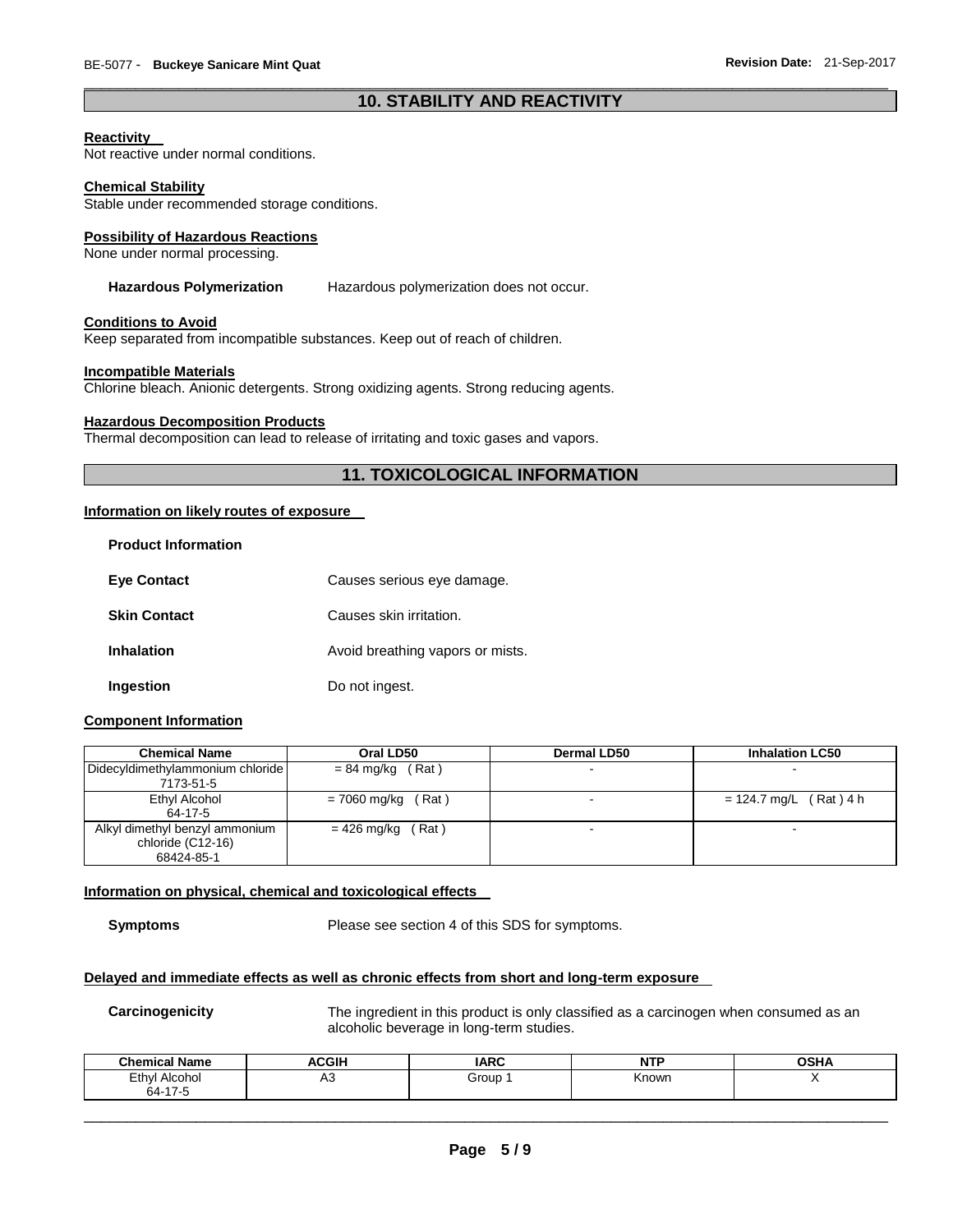#### **Legend**

*ACGIH (American Conference of Governmental Industrial Hygienists) A3 - Animal Carcinogen IARC (International Agency for Research on Cancer) Group 1 - Carcinogenic to Humans NTP (National Toxicology Program) Known - Known Carcinogen OSHA (Occupational Safety and Health Administration of the US Department of Labor) X - Present* 

## **Numerical measures of toxicity**

Not determined.

# **12. ECOLOGICAL INFORMATION**

\_\_\_\_\_\_\_\_\_\_\_\_\_\_\_\_\_\_\_\_\_\_\_\_\_\_\_\_\_\_\_\_\_\_\_\_\_\_\_\_\_\_\_\_\_\_\_\_\_\_\_\_\_\_\_\_\_\_\_\_\_\_\_\_\_\_\_\_\_\_\_\_\_\_\_\_\_\_\_\_\_\_\_\_\_\_\_\_\_\_\_\_\_

## **Ecotoxicity**

Harmful to aquatic life with long lasting effects.

#### **Component Information**

| <b>Chemical Name</b> | Algae/aguatic plants | Fish                             | <b>Crustacea</b>                |
|----------------------|----------------------|----------------------------------|---------------------------------|
| Ethyl Alcohol        |                      | 12.0 - 16.0: 96 h Oncorhynchus   | 10800: 24 h Daphnia magna mg/L  |
| 64-17-5              |                      | mykiss mL/L LC50 static 13400 -  | EC50 2: 48 h Daphnia magna mg/L |
|                      |                      | 15100: 96 h Pimephales promelas  | EC50 Static 9268 - 14221: 48 h  |
|                      |                      | mg/L LC50 flow-through 100: 96 h | Daphnia magna mg/L LC50         |
|                      |                      | Pimephales promelas mg/L LC50    |                                 |
|                      |                      | static                           |                                 |

## **Persistence/Degradability**

Not determined.

## **Bioaccumulation**

Not determined.

## **Mobility**

| <b>Chemical Name</b> | <b>Coefficient</b><br>tition.<br> |
|----------------------|-----------------------------------|
| Ethyl Alcohol        | $\sim$ 0.0<br>-∪.ა∠               |
| 64-17-5              |                                   |

#### **Other Adverse Effects**

Not determined

## **13. DISPOSAL CONSIDERATIONS**

#### **Waste Treatment Methods**

| <b>Disposal of Wastes</b>     | Disposal should be in accordance with applicable regional, national and local laws and<br>regulations. |
|-------------------------------|--------------------------------------------------------------------------------------------------------|
| <b>Contaminated Packaging</b> | Disposal should be in accordance with applicable regional, national and local laws and<br>regulations. |

#### **California Hazardous Waste Status**

| <b>Chemical Name</b> | California<br>ı Hazardous Waste Status |
|----------------------|----------------------------------------|
| Ethyl<br>Alcohol     | Toxic<br>____                          |
| . 177<br>S4 :        | lanitable                              |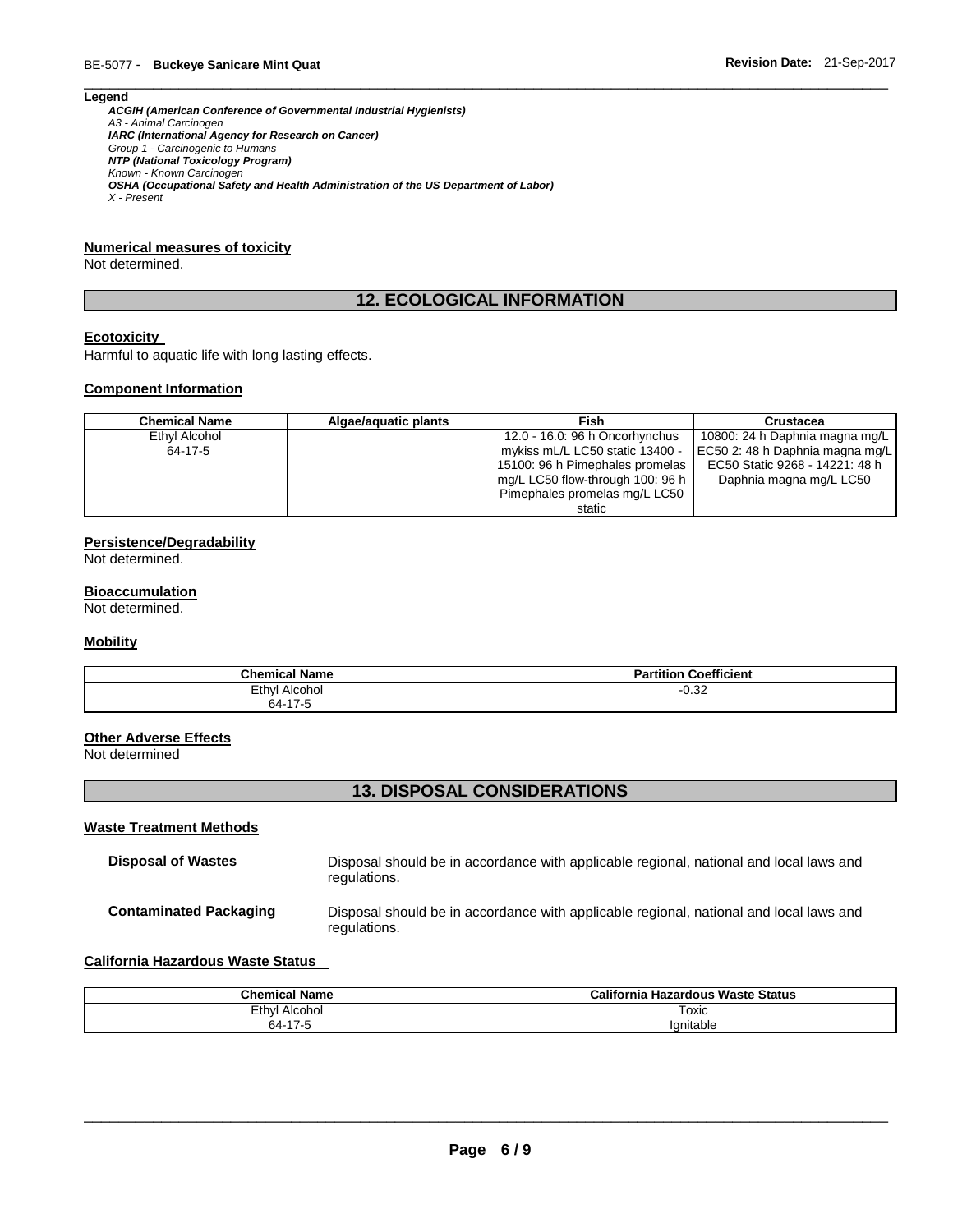## \_\_\_\_\_\_\_\_\_\_\_\_\_\_\_\_\_\_\_\_\_\_\_\_\_\_\_\_\_\_\_\_\_\_\_\_\_\_\_\_\_\_\_\_\_\_\_\_\_\_\_\_\_\_\_\_\_\_\_\_\_\_\_\_\_\_\_\_\_\_\_\_\_\_\_\_\_\_\_\_\_\_\_\_\_\_\_\_\_\_\_\_\_ **14. TRANSPORT INFORMATION**

## **Note Please see current shipping paper for most up to date shipping information, including**

|                             | exemptions and special circumstances.                                                                                            |
|-----------------------------|----------------------------------------------------------------------------------------------------------------------------------|
| <b>DOT</b>                  |                                                                                                                                  |
| <b>UN/ID No</b>             | UN3082                                                                                                                           |
| <b>Proper Shipping Name</b> | Environmentally hazardous substance, liquid, n.o.s. (Didecyldimethylammonium chloride,<br>Alkyldimethylbenzyl ammonium chloride) |
| <b>Hazard Class</b>         | 9                                                                                                                                |
| <b>Packing Group</b>        | Ш                                                                                                                                |
| IATA                        |                                                                                                                                  |
| <b>UN/ID No</b>             | <b>UN3082</b>                                                                                                                    |
| <b>Proper Shipping Name</b> | Environmentally hazardous substance, liquid, n.o.s. (Didecyldimethylammonium chloride,<br>Alkyldimethylbenzyl ammonium chloride) |
| <b>Hazard Class</b>         | 9                                                                                                                                |
| <b>Packing Group</b>        | Ш                                                                                                                                |
| <b>IMDG</b>                 |                                                                                                                                  |
| UN/ID No                    | <b>UN3082</b>                                                                                                                    |
| <b>Proper Shipping Name</b> | Environmentally hazardous substance, liquid, n.o.s. (Didecyldimethylammonium chloride,<br>Alkyldimethylbenzyl ammonium chloride) |
| <b>Hazard Class</b>         | 9                                                                                                                                |
| <b>Packing Group</b>        | Ш                                                                                                                                |

# **15. REGULATORY INFORMATION**

## **International Inventories**

| <b>Chemical Name</b>                                | TSCA | <b>IDSL/NDSLIEINECS/EI</b> | LINCS | <b>ENCS</b> | <b>IECSC</b> | <b>KECL</b> | <b>PICCS</b> | <b>AICS</b> |
|-----------------------------------------------------|------|----------------------------|-------|-------------|--------------|-------------|--------------|-------------|
| Didecyldimethylammonium<br>chloride                 |      |                            |       | Present     |              | Present     |              |             |
| Ethyl Alcohol                                       |      |                            |       | Present     |              | Present     |              |             |
| Alkyl dimethyl benzyl<br>ammonium chloride (C12-16) |      |                            |       | Present     |              | Present     | X            |             |

**Legend:** 

*TSCA - United States Toxic Substances Control Act Section 8(b) Inventory* 

*DSL/NDSL - Canadian Domestic Substances List/Non-Domestic Substances List* 

*EINECS/ELINCS - European Inventory of Existing Chemical Substances/European List of Notified Chemical Substances* 

*ENCS - Japan Existing and New Chemical Substances* 

*IECSC - China Inventory of Existing Chemical Substances* 

*KECL - Korean Existing and Evaluated Chemical Substances* 

*PICCS - Philippines Inventory of Chemicals and Chemical Substances* 

*AICS - Australian Inventory of Chemical Substances* 

## **US Federal Regulations**

## **CERCLA**

This material, as supplied, does not contain any substances regulated as hazardous substances under the Comprehensive Environmental Response Compensation and Liability Act (CERCLA) (40 CFR 302) or the Superfund Amendments and Reauthorization Act (SARA) (40 CFR 355).

| Chemical Name | <b>Hazardous Substances RQs</b> | <b>CERCLA/SARA RQ</b> | <b>Reportable Quantity (RQ)</b> |
|---------------|---------------------------------|-----------------------|---------------------------------|
| <b>EDTA</b>   | 5000 lb                         |                       | RQ 5000 lb final RQ             |
| 60-00-4       |                                 |                       | RQ 2270 kg final RQ             |

## **SARA 313**

Not determined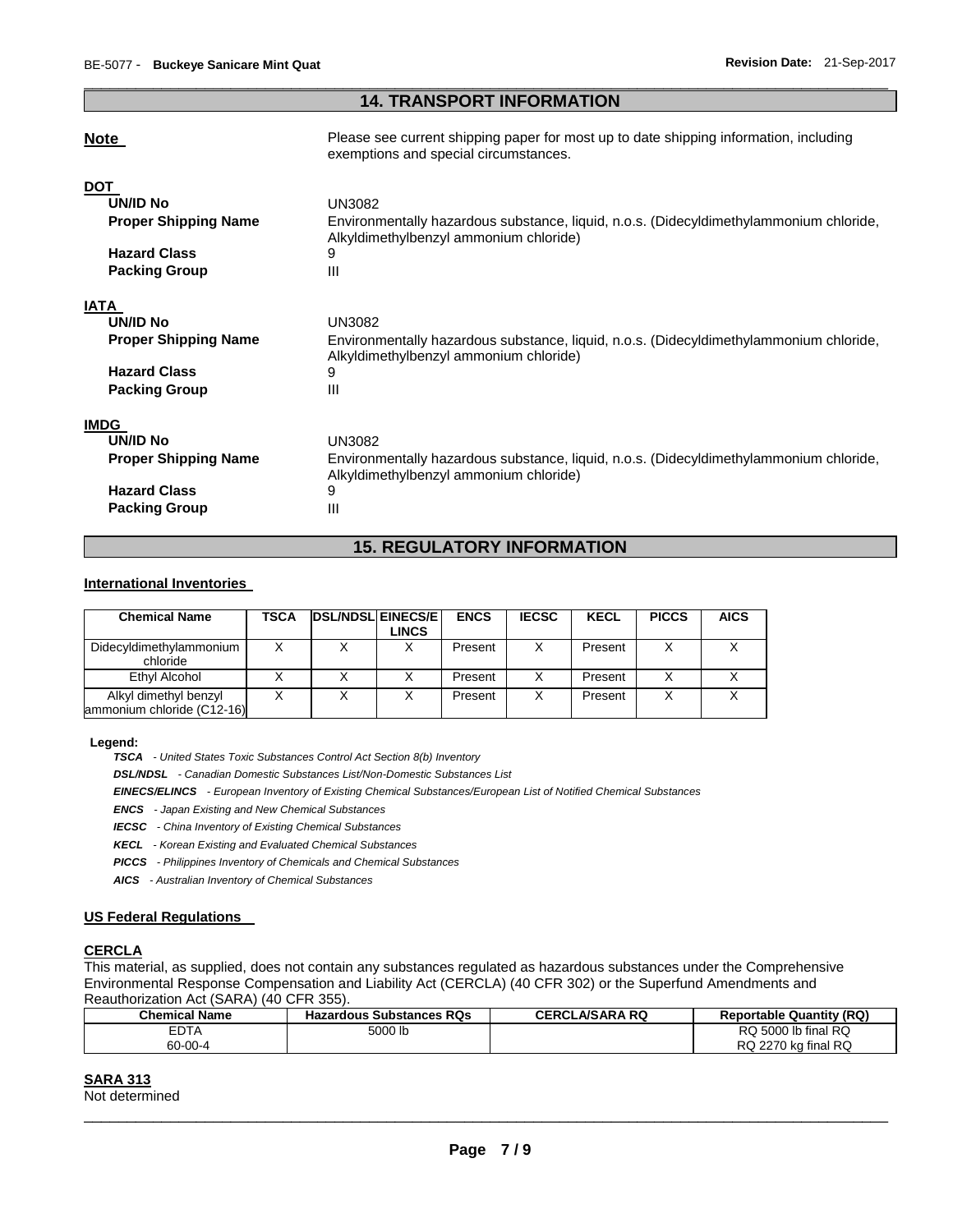## **CWA (Clean Water Act)**

This product does not contain any substances regulated as pollutants pursuant to the Clean Water Act (40 CFR 122.21 and 40 CFR 122.42)

| <b>Chemical Name</b> | <b>CWA - Reportable</b><br>Quantities | CWA- | <b>CWA - Hazardous</b><br><b>Substances</b> |
|----------------------|---------------------------------------|------|---------------------------------------------|
| <b>EDTA</b>          | 5000 lb                               |      |                                             |

\_\_\_\_\_\_\_\_\_\_\_\_\_\_\_\_\_\_\_\_\_\_\_\_\_\_\_\_\_\_\_\_\_\_\_\_\_\_\_\_\_\_\_\_\_\_\_\_\_\_\_\_\_\_\_\_\_\_\_\_\_\_\_\_\_\_\_\_\_\_\_\_\_\_\_\_\_\_\_\_\_\_\_\_\_\_\_\_\_\_\_\_\_

## **US State Regulations**

## **California Proposition 65**

This product contains the following Proposition 65 chemicals.

| <b>Chemical Name</b>         | <b>California Proposition 65</b> |
|------------------------------|----------------------------------|
| Ethyl<br>l Alcohol - 64-17-5 | Carcinogen                       |
|                              | Developmental                    |

## **U.S. State Right-to-Know Regulations**

| <b>Chemical Name</b>     | New Jersey | <b>Massachusetts</b> | Pennsylvania |
|--------------------------|------------|----------------------|--------------|
| Ethyl Alcohol<br>64-17-5 |            |                      |              |
| <b>EDTA</b><br>60-00-4   |            | ,,                   |              |

## **EPA Pesticide Registration Number** EPA Reg. No. 47371-131-559

## **EPA Statement**

This chemical is a pesticide product registered by the Environmental Protection Agency and is subject to certain labeling requirements under federal pesticide law. These requirements differ from the classification criteria and hazard information required for safety data sheets, and for workplace labels of non-pesticide chemicals. Following is the hazard information as required on the pesticide label:

#### **EPA Pesticide Label**

Signal Word: Danger

Corrosive. Causes irreversible eye damage. Do not get in eyes or on clothing. Wear protective eyewear (goggles, face shield, or safety glasses). Harmful if inhaled. Avoid breathing vapor or spray mist. Wash thoroughly with soap and water after handling and before eating, drinking, chewing gum, using tobacco or using the toilet. Remove contaminated clothing and wash clothing before reuse.

## **Difference between SDS and EPA pesticide label**

|                                   | <b>EPA</b>                     | <b>OSHA</b>               |
|-----------------------------------|--------------------------------|---------------------------|
| <b>Signal Word</b>                | Danger                         | Danger                    |
| Acute Toxicity - Inhalation       | Harmful if inhaled             | N/A                       |
| Skin corrosion/irritation         | N/A                            | Causes skin irritation    |
| Serious eye damage/eye irritation | Causes irreversible eye damage | Causes serious eye damage |